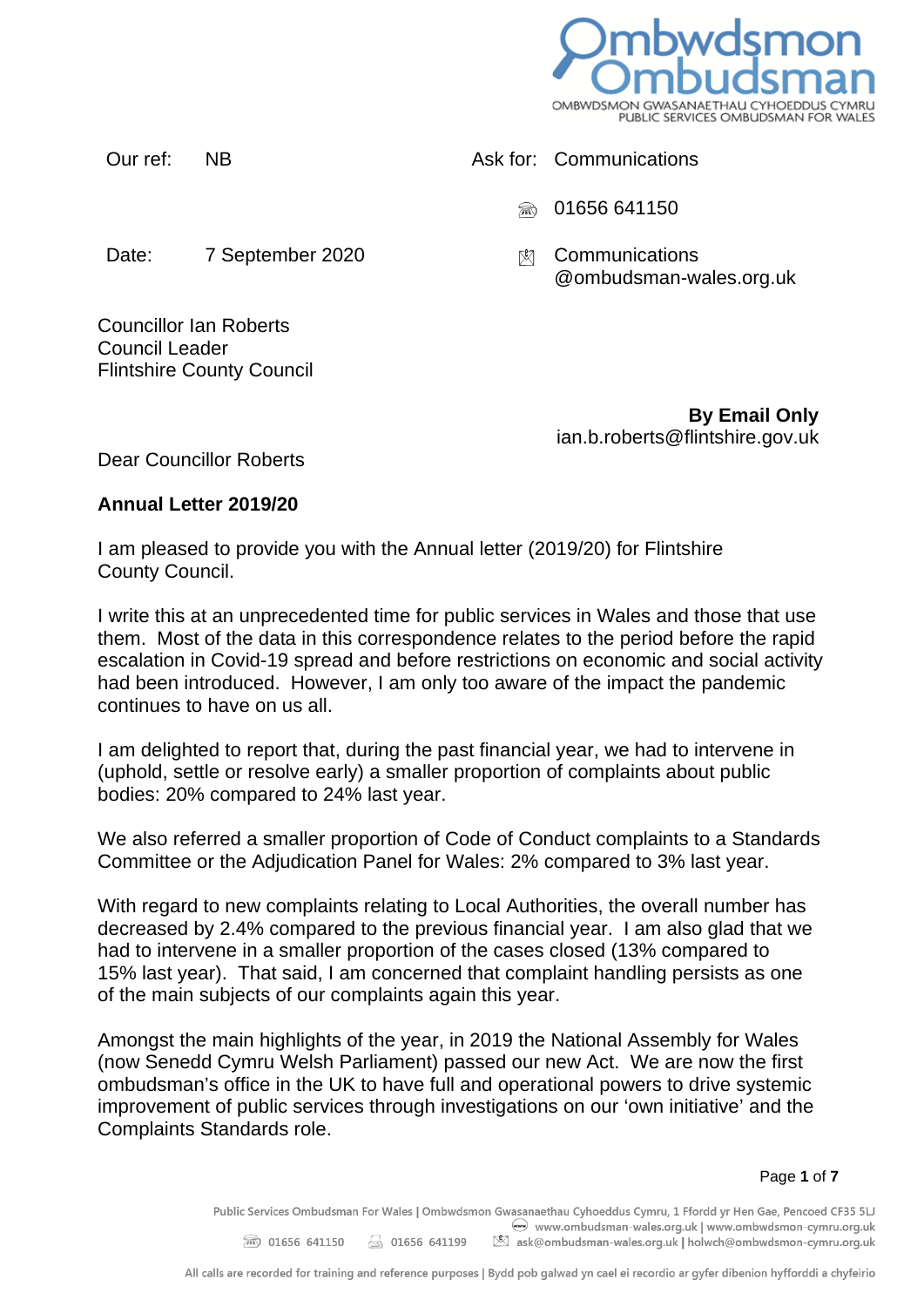During 2019/20, we have engaged intensively with Local Authorities on this issue, starting to exercise our new Complaints Standards powers.

Local Authorities in Wales submitted data about the complaints they handled to the Complaints Standards Authority (CSA) for the first time in 2019/2020, revealing much more about the complaints landscape in Wales.

The data submitted for 2019/2020 shows:

- Over 13,000 complaints were recorded by Local Authorities 4.25 for every 1000 residents.
- Nearly half (42%) of those complaints were upheld in full or in part.
- About 80% (79.51%) were investigated within 20 working days.
- About 7% (6.91%) of all complaints ended up being referred to PSOW.

The CSA will work with public bodies to ensure the data submitted is an accurate representation of complaints being submitted by service users.

A summary of the complaints of maladministration/service failure received relating to your Council is attached.

Also attached is a summary of the Code of Conduct complaints relating to members of the Council and the Town & Community Councils in your area.

## **Action for the Council to take:**

- Present my Annual Letter to the Cabinet to assist members in their scrutiny of the Council's performance.
- Engage with my Complaints Standards work, accessing training for your staff and providing complaints data.
- Inform me of the outcome of the Council's considerations and proposed actions on the above matters by 30 November.

This correspondence is copied to the Chief Executive of your Council and to your Contact Officer. Finally, a copy of all Annual Letters will be published on my website.

Yours sincerely

Nick Bennett Ombudsman

CC: Colin Everett, Chief Executive Rebecca Jones, Contact Officer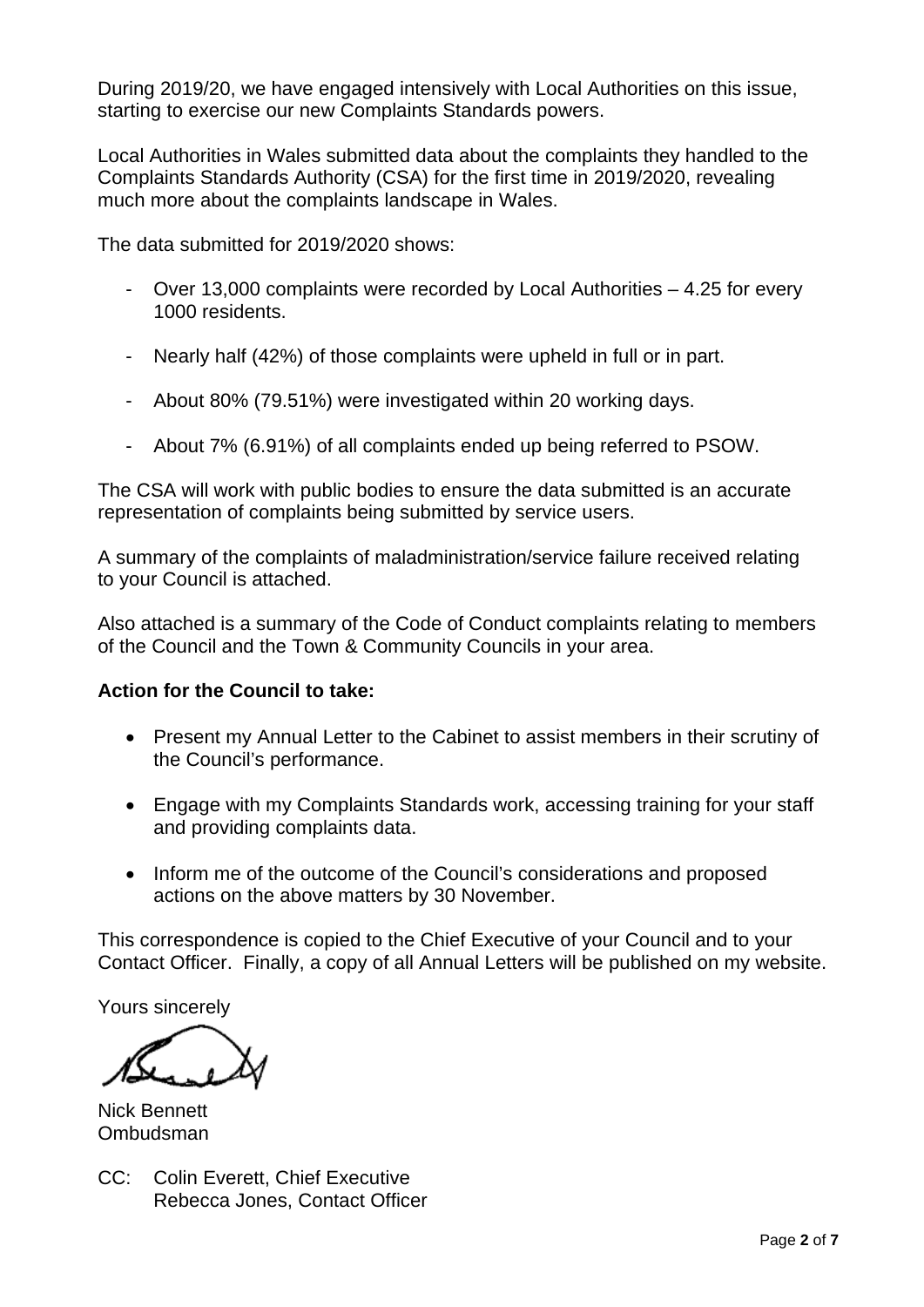# **Factsheet**

# **A. Complaints Received**

| <b>Local Authority</b>                      | <b>Complaints</b><br><b>Received</b> | <b>Complaints</b><br>received per 1000<br>residents |
|---------------------------------------------|--------------------------------------|-----------------------------------------------------|
| <b>Blaenau Gwent County Borough Council</b> | 17                                   | 0.24                                                |
| <b>Bridgend County Borough Council</b>      | 34                                   | 0.23                                                |
| <b>Caerphilly County Borough Council</b>    | 49                                   | 0.27                                                |
| Cardiff Council*                            | 122                                  | 0.33                                                |
| <b>Carmarthenshire County Council</b>       | 42                                   | 0.22                                                |
| <b>Ceredigion County Council</b>            | 31                                   | 0.42                                                |
| <b>Conwy County Borough Council</b>         | 29                                   | 0.25                                                |
| Denbighshire County Council                 | 32                                   | 0.34                                                |
| <b>Flintshire County Council</b>            | 61                                   | 0.39                                                |
| <b>Gwynedd Council</b>                      | 37                                   | 0.30                                                |
| Isle of Anglesey County Council             | 26                                   | 0.37                                                |
| Merthyr Tydfil County Borough Council       | 13                                   | 0.22                                                |
| Monmouthshire County Council                | 16                                   | 0.17                                                |
| Neath Port Talbot County Borough Council    | 22                                   | 0.15                                                |
| <b>Newport City Council</b>                 | 39                                   | 0.25                                                |
| Pembrokeshire County Council                | 25                                   | 0.20                                                |
| <b>Powys County Council</b>                 | 72                                   | 0.54                                                |
| Rhondda Cynon Taf County Borough Council    | 39                                   | 0.16                                                |
| Swansea Council                             | 92                                   | 0.37                                                |
| <b>Torfaen County Borough Council</b>       | 5                                    | 0.05                                                |
| Vale of Glamorgan Council                   | 30                                   | 0.23                                                |
| <b>Wrexham County Borough Council</b>       | 33                                   | 0.24                                                |
| <b>Wales</b>                                | 866                                  | 0.28                                                |

\* inc 1 Rent Smart Wales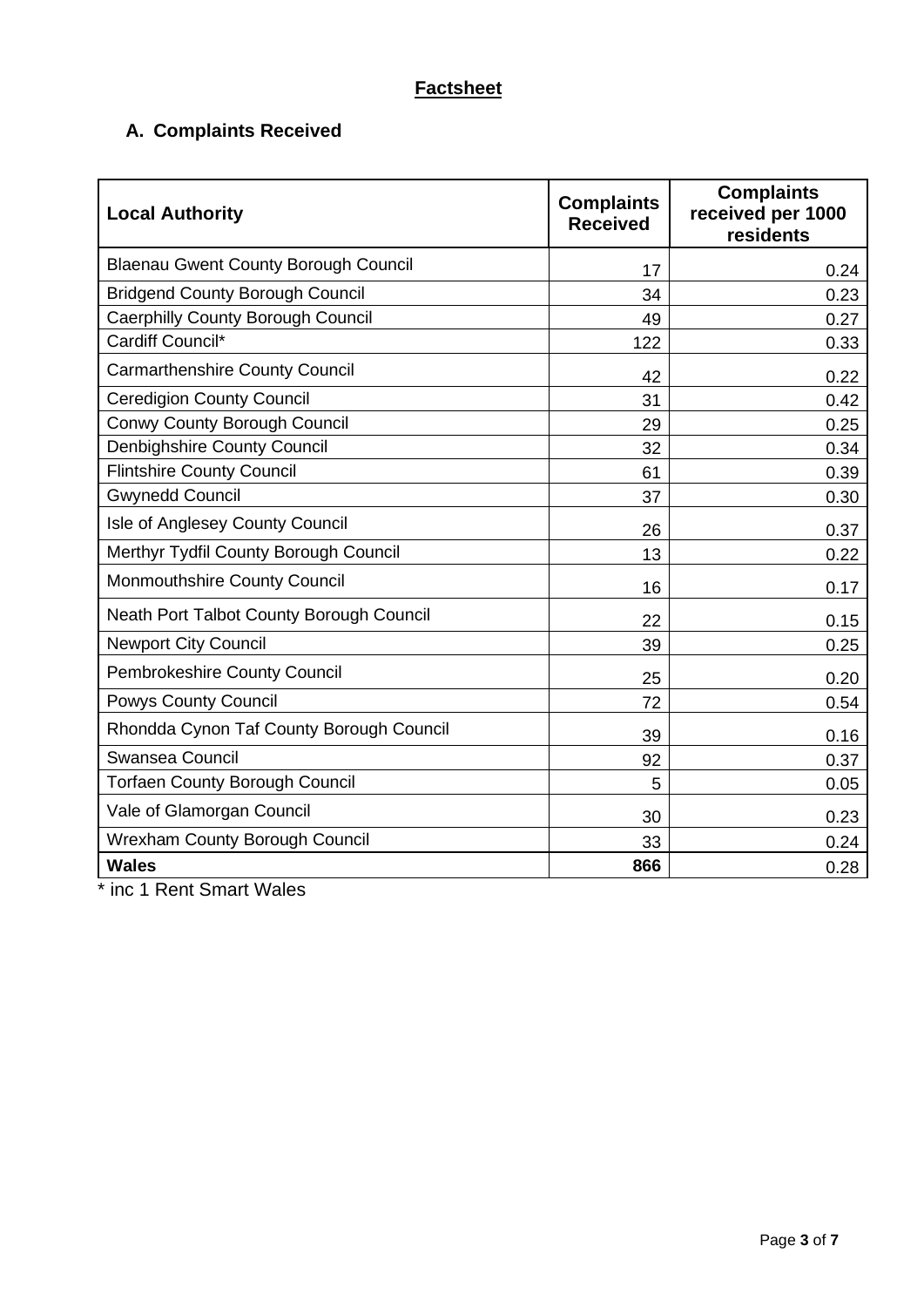### **B. Complaints Received by Subject**

| <b>Flintshire Council</b>                           | <b>Complaints</b><br><b>Received</b> | <b>Complaints</b><br>Percentage<br><b>Share</b> |
|-----------------------------------------------------|--------------------------------------|-------------------------------------------------|
| <b>Adult Social Services</b>                        | 3                                    | 4.92%                                           |
| <b>Benefits Administration</b>                      | 1                                    | 1.64%                                           |
| <b>Children's Social Services</b>                   | $\overline{2}$                       | 3.28%                                           |
| <b>Community Facilities, Recreation and Leisure</b> | $\overline{2}$                       | 3.28%                                           |
| <b>Complaint Handling</b>                           | $\overline{2}$                       | 3.28%                                           |
| Education                                           | 4                                    | 6.56%                                           |
| <b>Environment and Environmental Health</b>         | 10                                   | 16.39%                                          |
| <b>Health</b>                                       | $\overline{2}$                       | 3.28%                                           |
| Housing                                             | 10                                   | 16.39%                                          |
| <b>Planning and Building Control</b>                | 14                                   | 22.95%                                          |
| Roads and Transport                                 | 7                                    | 11.48%                                          |
| <b>Various Other</b>                                | 4                                    | 6.56%                                           |

# **C. Complaint Outcomes**

(\* denotes intervention)

| <b>Complaints Closed</b>         | <b>Premature/</b><br>Out of<br><b>Time/Right</b><br>to Appeal | Out of<br><b>Jurisdiction</b> | <b>Other cases</b><br>closed after<br>initial<br>consideration | <b>Early</b><br><b>Resolution/</b><br>voluntary<br>settlement* | <b>Discontinued</b> | <b>Other</b><br><b>Reports-</b><br><b>Not</b><br><b>Upheld</b> | <b>Other</b><br><b>Reports</b><br>Upheld -<br>in whole<br>or in part* | <b>Public</b><br><b>Interest</b><br>Report * | <b>Grand Total</b> |
|----------------------------------|---------------------------------------------------------------|-------------------------------|----------------------------------------------------------------|----------------------------------------------------------------|---------------------|----------------------------------------------------------------|-----------------------------------------------------------------------|----------------------------------------------|--------------------|
| <b>Flintshire County Council</b> | 30                                                            | ົ                             | 16                                                             |                                                                |                     |                                                                |                                                                       |                                              | 57                 |
| Percentage Share                 | 52.63%                                                        | 5.26%                         | 28.07%                                                         | 8.77%                                                          | $0.00\%$            | 0.00%                                                          | 3.51%                                                                 | 1.75%                                        |                    |

#### Page **4** of **7**

Public Services Ombudsman For Wales | Ombwdsmon Gwasanaethau Cyhoeddus Cymru, 1 Ffordd yr Hen Gae, Pencoed CF35 5LJ

www.ombudsman-wales.org.uk | www.ombwdsmon-cymru.org.uk 200 01656 641150  $\Box$  01656 641199 8 ask@ombudsman-wales.org.uk | holwch@ombwdsmon-cymru.org.uk

All calls are recorded for training and reference purposes | Bydd pob galwad yn cael ei recordio ar gyfer dibenion hyfforddi a chyfeirio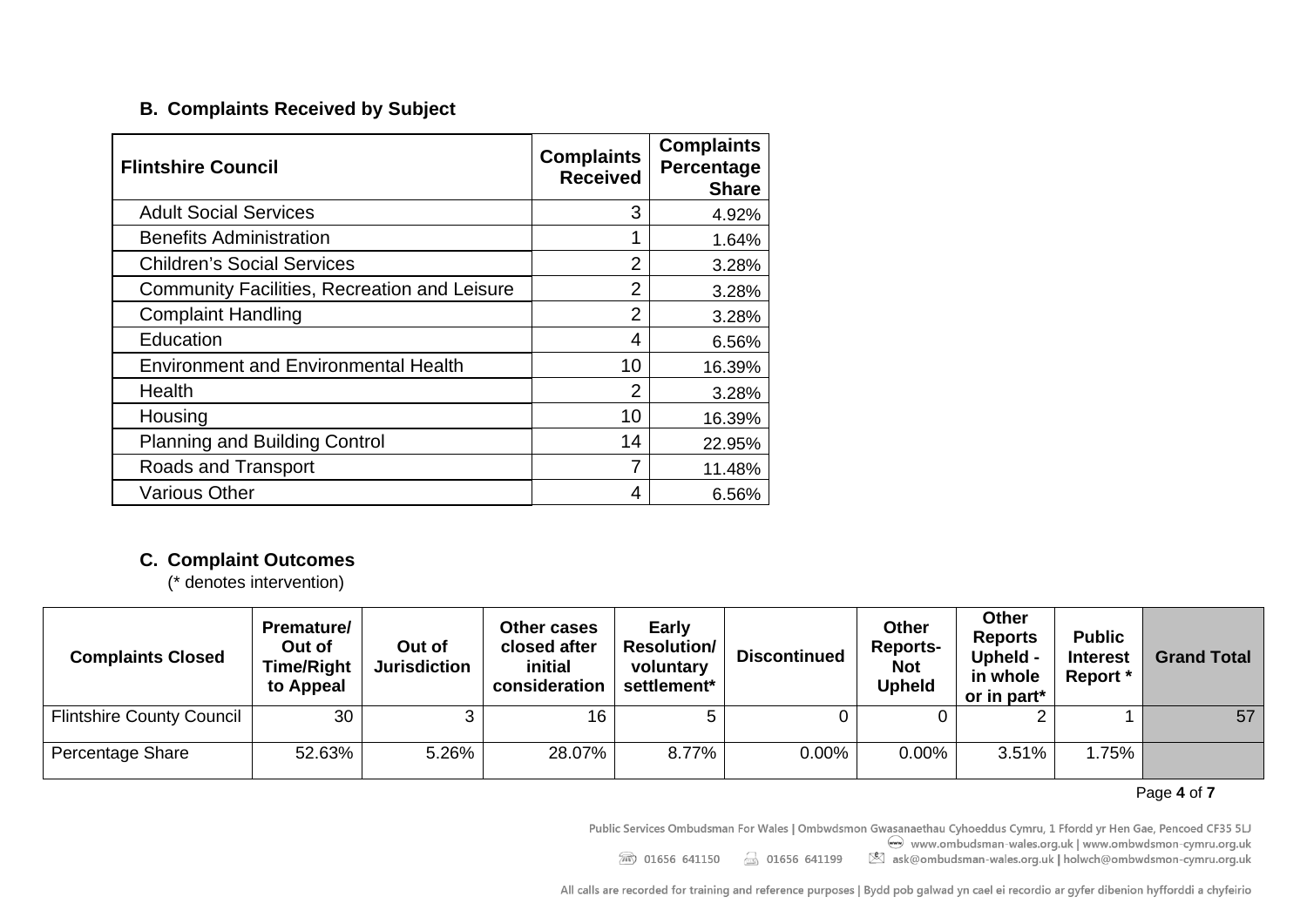# **D. Number of cases with PSOW intervention**

|                                             | No. of         | No. of   | $%$ of        |
|---------------------------------------------|----------------|----------|---------------|
|                                             | interventions  | closures | interventions |
| <b>Blaenau Gwent County Borough Council</b> |                | 17       | 6%            |
| <b>Bridgend County Borough Council</b>      |                | 34       | 3%            |
| <b>Caerphilly County Borough Council</b>    | 6              | 50       | 12%           |
| <b>Cardiff Council</b>                      | 21             | 120      | 18%           |
| <b>Cardiff Council - Rent Smart Wales</b>   |                |          | $0\%$         |
| <b>Carmarthenshire County Council</b>       | 6              | 46       | 13%           |
| <b>Ceredigion County Council</b>            | 4              | 30       | 13%           |
| Conwy County Borough Council                | 6              | 34       | 18%           |
| Denbighshire County Council                 | 2              | 32       | 6%            |
| <b>Flintshire County Council</b>            | 8              | 57       | 14%           |
| <b>Gwynedd Council</b>                      | 4              | 39       | 10%           |
| Isle of Anglesey County Council             | 3              | 28       | 11%           |
| Merthyr Tydfil County Borough Council       | $\overline{2}$ | 15       | 13%           |
| <b>Monmouthshire County Council</b>         | $\overline{2}$ | 15       | 13%           |
| <b>Neath Port Talbot Council</b>            | 4              | 25       | 16%           |
| <b>Newport City Council</b>                 | 4              | 38       | 11%           |
| Pembrokeshire County Council                | 7              | 29       | 24%           |
| <b>Powys County Council</b>                 | 14             | 71       | 20%           |
| Rhondda Cynon Taf County Borough Council    | 5              | 40       | 13%           |
| Swansea Council                             | 4              | 93       | 4%            |
| <b>Torfaen County Borough Council</b>       |                | 5        | 20%           |
| Vale of Glamorgan Council                   | 4              | 27       | 15%           |
| <b>Wrexham County Borough Council</b>       | 4              | 33       | 12%           |
| <b>Grand Total</b>                          | 113            | 879      | 13%           |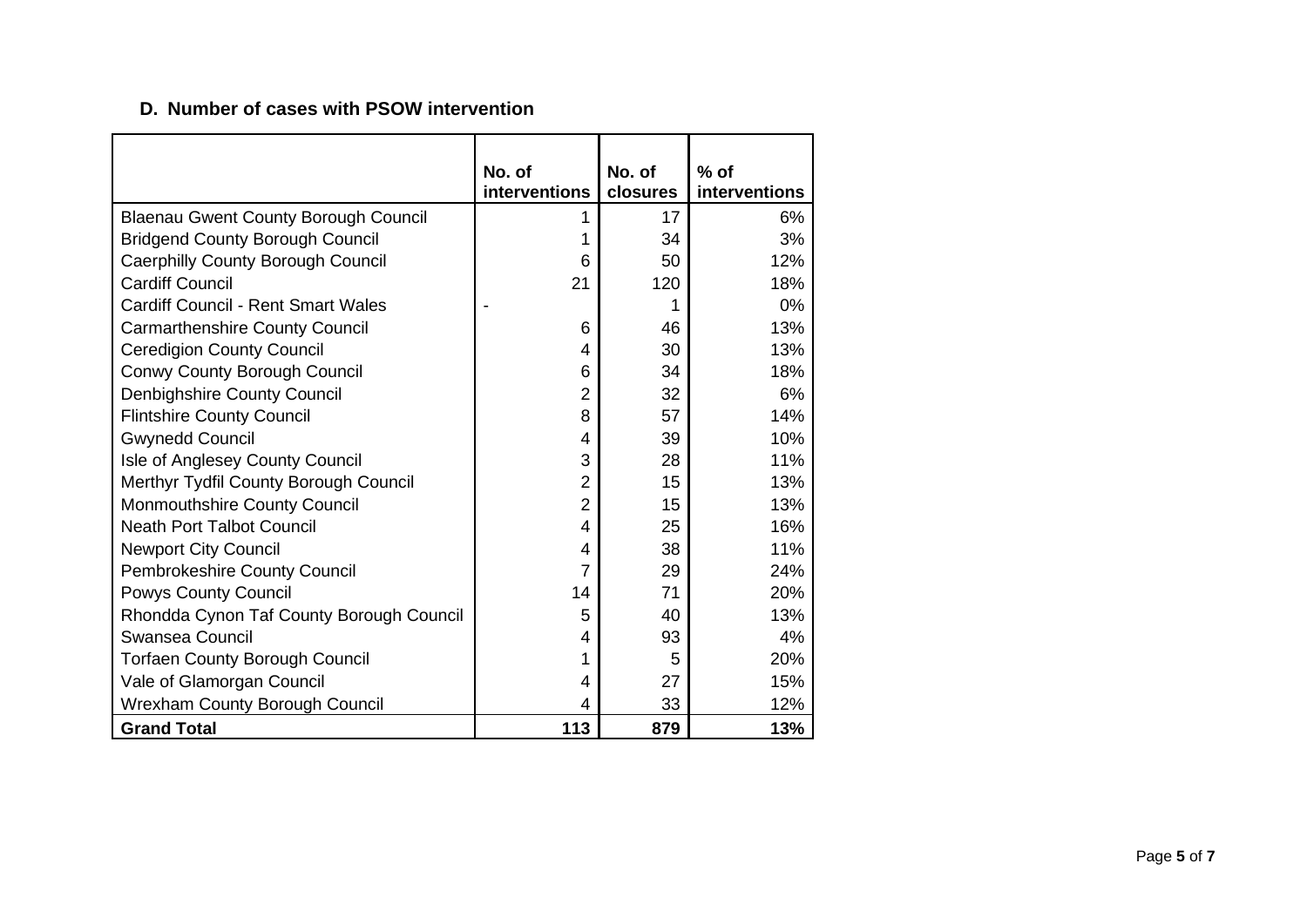# **E. Code of Conduct Complaints Closed**

| <b>County/County</b><br><b>Borough Councils</b> | <b>Closed after</b><br>initial<br>consideration | <b>Discontinued</b> | No evidence<br>of breach | <b>No action</b><br>necessary | <b>Refer to</b><br><b>Standards</b><br><b>Committee</b> | Refer to<br>Adjudication  <br><b>Panel</b> | Withdrawn   Total |  |
|-------------------------------------------------|-------------------------------------------------|---------------------|--------------------------|-------------------------------|---------------------------------------------------------|--------------------------------------------|-------------------|--|
| <b>Flintshire</b>                               |                                                 |                     |                          |                               |                                                         |                                            |                   |  |

# **F. Town/Community Council Code of Complaints**

| Town/Community<br>Council                          | Closed after<br>initial<br>consideration | <b>Discontinued</b> | No evidence<br>of breach | No action<br>necessary | Refer to<br>Standards<br>Committee | Refer to<br>Adjudication<br>Panel | Withdrawn | Total |
|----------------------------------------------------|------------------------------------------|---------------------|--------------------------|------------------------|------------------------------------|-----------------------------------|-----------|-------|
| Broughton &<br><b>Bretton Community</b><br>Council |                                          |                     |                          |                        | $\sim$                             |                                   |           |       |
| Northop Hall<br><b>Community Council</b>           | 9                                        |                     |                          |                        |                                    |                                   |           | 9     |
| <b>Saltney Town</b><br>Council                     | 4                                        |                     |                          |                        | $\overline{\phantom{0}}$           |                                   |           | 4     |